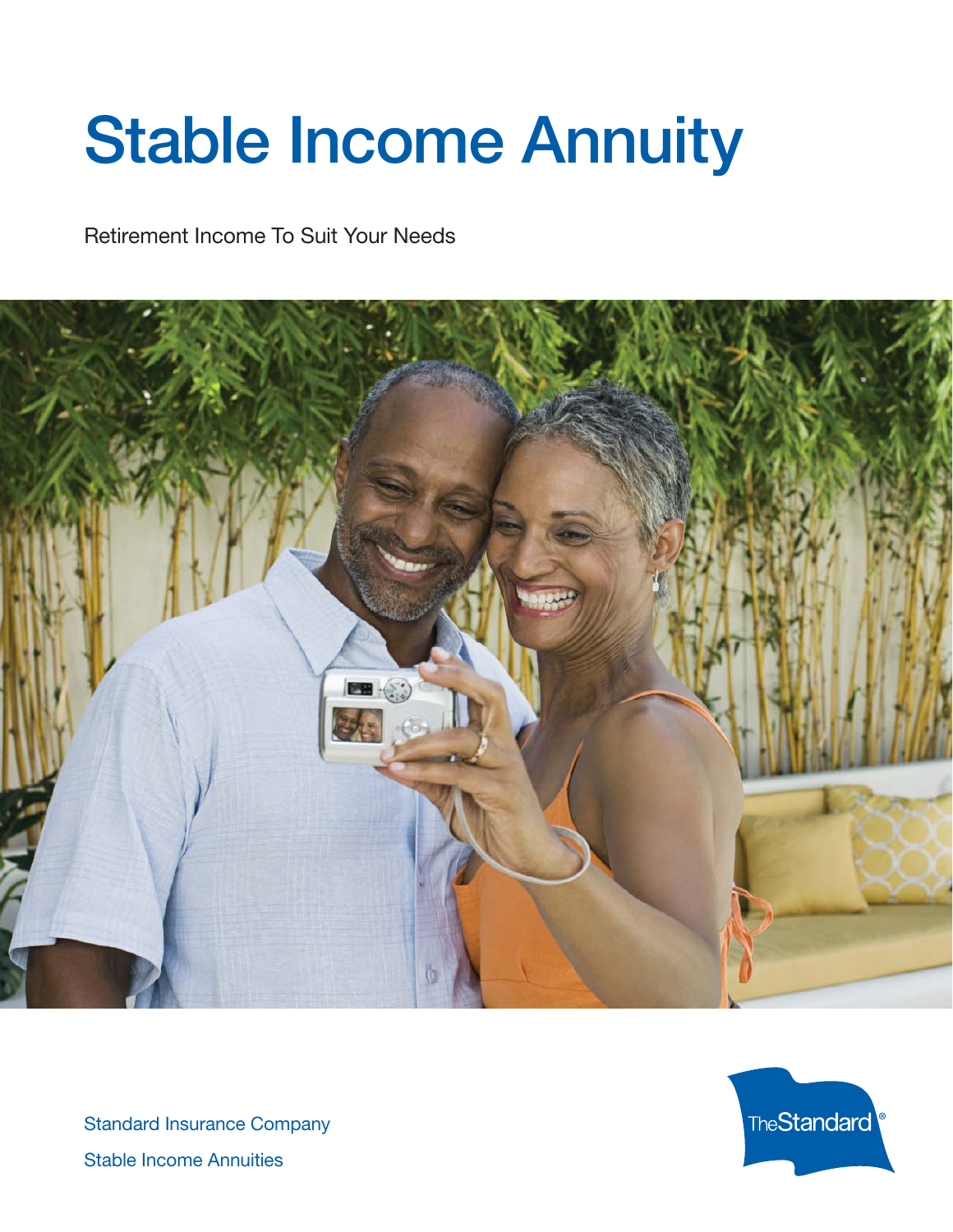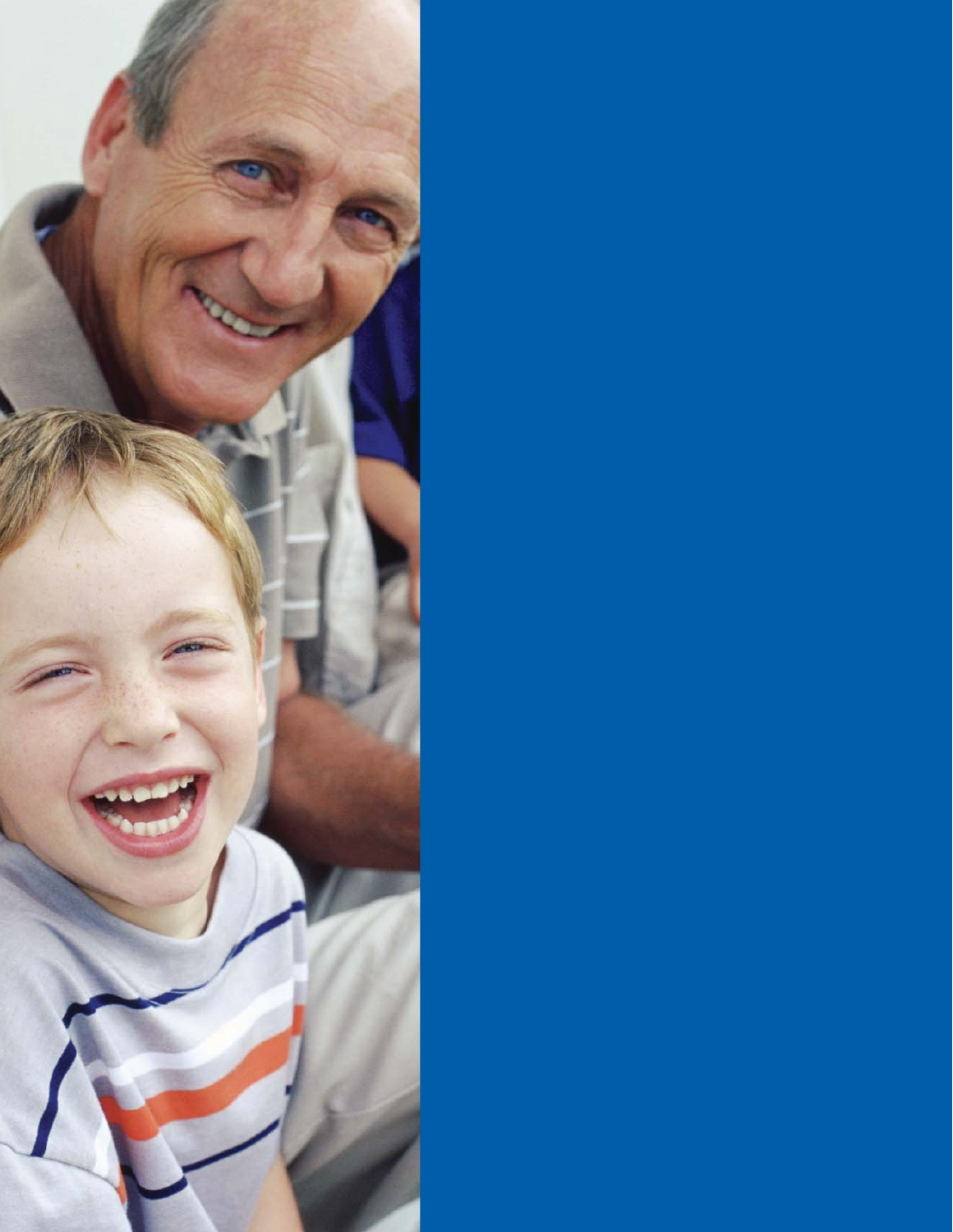# **Stable Income Annuity**

## **An Income Guaranteed**

The Stable Income Annuity is designed precisely to insure against outliving an income. It provides regular, guaranteed income payments for life (or a chosen period). This annuity is an excellent way to maintain an income stream matched to personal financial needs.

# **Eligibility**

A Stable Income Annuity may be established for an owner and annuitant age 90 or younger. The minimum premium amount is \$15,000 and the maximum is \$1,000,000. Greater amounts may be considered, but must receive home-office approval prior to application.

# **Tax-Qualification Options**

This annuity may be established as an Individual Retirement Annuity, 403(b) Tax-Sheltered Annuity or Simplified Employee Pension to initiate or continue a qualified retirement savings account.

Lump-sum deposits and complete or partial exchanges of non-qualified funds may also be accepted into this annuity.

## **Tax Consequences**

The payments generated from the purchase of this annuity will generally be taxable in the year in which they are received. The good news is that often people move to a lower tax bracket during this time of their lives and will likely pay less in taxes than they would have just a few years earlier. The amount of the payment that is deemed taxable will be based on the tax status of the funds under IRS guidelines.

# **Time To Reflect On The Purchase**

From the date the annuity contract is delivered, an owner has 30 days to consider the purchase. If the transaction is terminated during those 30 days, Standard Insurance Company will return all premium, net of any withdrawals taken.



# **Are You Prepared?**

According to a study by the Centers for Disease Control and Prevention, the life expectancy of someone who retires at age 65 averages more than 18 years.

To fully enjoy all those years of quality retirement, many are finding that they're in need of a financial option that can:

- Supplement income from Social Security, a pension plan or investments;
- Provide financial stability in the event of a longterm illness or nursing home stay; and
- Ensure against outliving savings.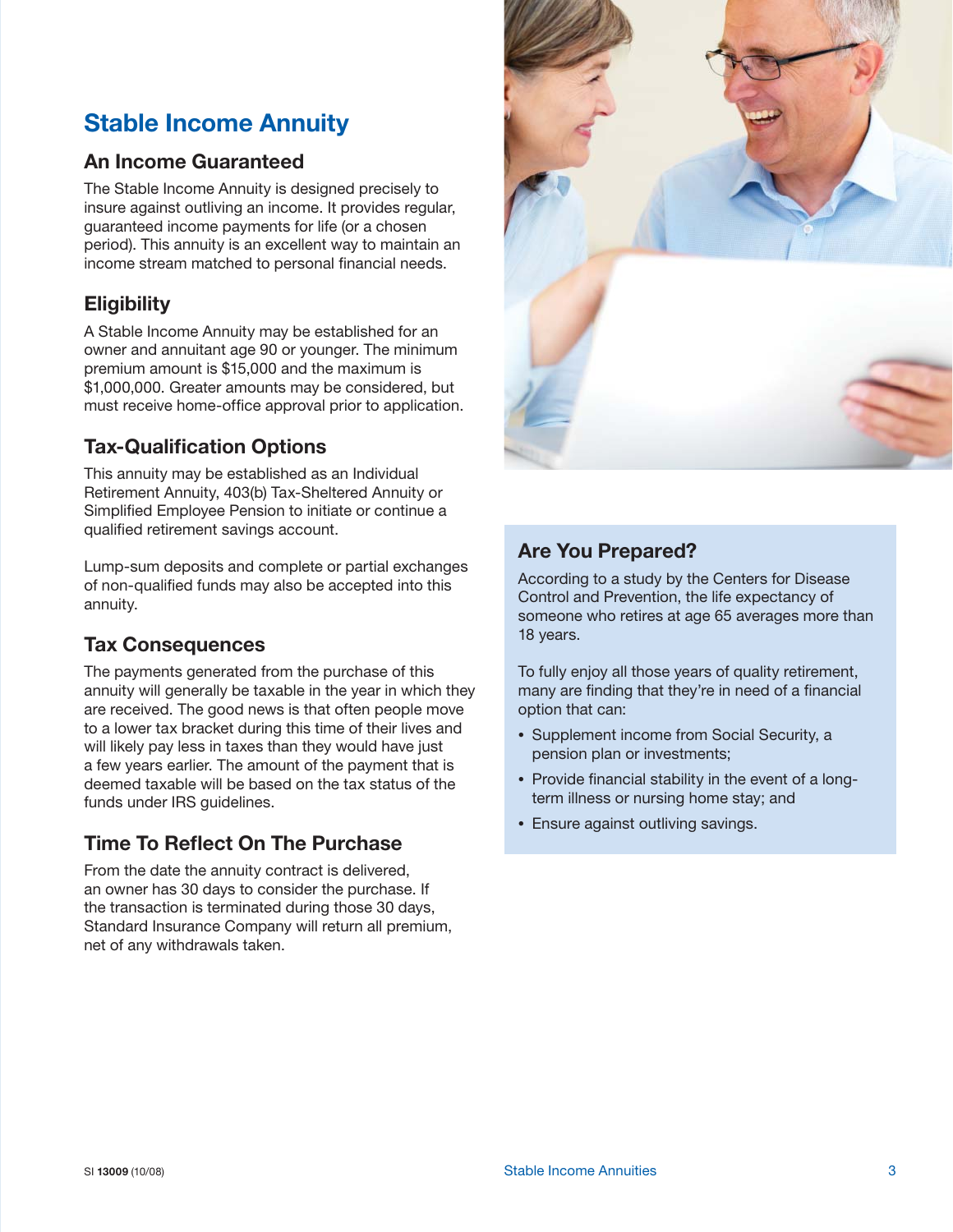

# **Enhance Your Annuity**

#### **Inflation Protection**

On many of the income options, an election may be made to quard against the effects of inflation with an annually increasing payment of 1 percent, 2 percent, 3 percent, 4 percent or 5 percent. If this option is selected at the time of application, the increased payments would begin one year after the first payment and would increase annually thereafter.

# **Income Options**

## **Life Income**

A guaranteed income for as long as the annuitant lives. Payments will cease upon the death of the annuitant.

#### **Enhance This Option By Adding**

• Inflation Protection

# **Life Income With Installment Refund**

A guaranteed income for as long as the annuitant lives. The total payments will never be less than the total of the funds paid to purchase this option. If the annuitant dies before receiving at least that amount, payments continue until the full amount is repaid (or may be commuted to a lump-sum payment).

# **Life Income With Certain Period**

A guaranteed income for as long as the annuitant lives. If the annuitant dies prior to the end of the period specified (5, 10, 15 or 20 years), payments continue until the end of the period (or may be commuted to a lumpsum payment).

#### **Enhance This Option By Adding**

• Inflation Protection

# **Joint And Survivor Life Income**

A guaranteed income for as long as both annuitants live. When either annuitant dies, payments will continue at 50 percent, 66²/³ percent, 75 percent or 100 percent of the payments received when both were living. Payments will cease upon death of both annuitants.

# **Joint And Survivor Life Income With Installment Refund**

A guaranteed income for as long as both annuitants live. The total payments will never be less than the total of the funds paid to purchase this option. If both annuitants die before receiving at least that amount, payments continue to the beneficiary until the full amount is repaid (or may be commuted to a lump-sum payment).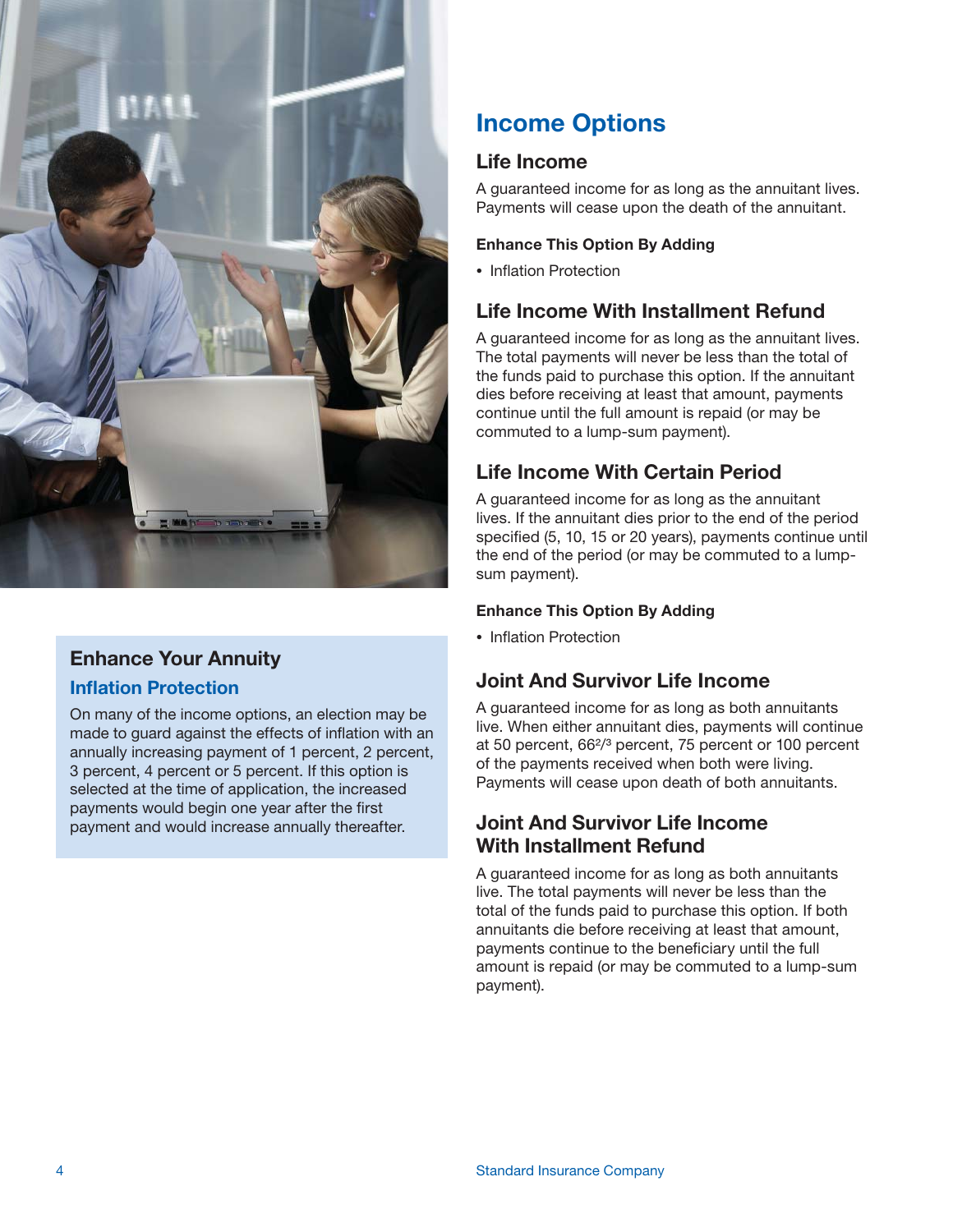# **Joint And Survivor Life Income With Certain Period**

A guaranteed income for as long as both annuitants live. When either annuitant dies, payments will continue at 100 percent of the payments received when both were living. If both annuitants die prior to the end of the period specified (5, 10, 15 or 20 years), payments continue to the beneficiary until the end of the period (or may be commuted to a lump-sum payment).

# **Joint And Contingent Survivor Life Income**

A guaranteed income for as long as both annuitants live. If the primary annuitant dies first, payments will continue at 50 percent of the payments received when both were living. If the contingent annuitant dies first, payments will continue at 100 percent of the payments received when both were living. Payments will cease upon death of both annuitants.

# **Certain Period**

A guaranteed income for a time period chosen (5, 10, 15 or 20 years). At any time, benefits may be commuted to a lump-sum payment. If the annuitant dies prior to the end of the period specified, payments continue to the beneficiary until the end of the period (or may be commuted to a lump-sum payment).

#### **Enhance This Option By Adding**

• Inflation Protection

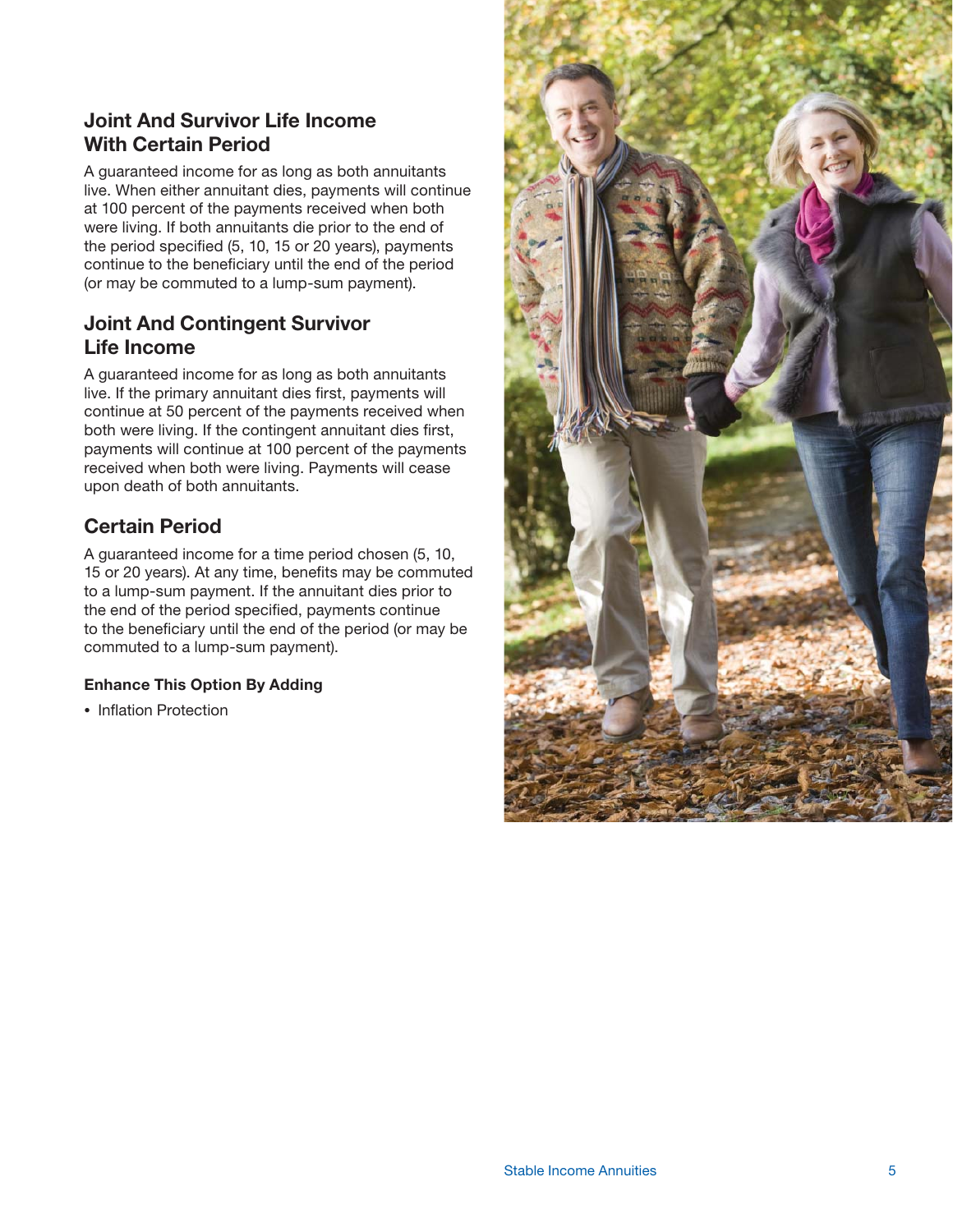

**J. Greg Ness** Chairman, President and CEO

#### **Standard Insurance Company Financial Strength Ratings**

A+ (Strong) by Standard & Poor's 5th of 20 rankings A2 (Good) by Moody's 6th of 21 rankings A (Excellent) by A.M. Best\* 3rd of 13 rankings As of January 2013

\* Rating includes The Standard Life Insurance Company of New York

#### **StanCorp Financial Group Long Term Senior Debt Ratings**

Standard & Poor's: BBB+ Moody's: Baa2 A.M. Best: bbb As of January 2013

| <b>Balance Sheet As Of December 31, 2012</b> |                    |
|----------------------------------------------|--------------------|
| Assets                                       | \$19.79 billion    |
| <b>Fixed Maturity Securities</b>             | 56.5%              |
|                                              | of invested assets |
| A- or Higher                                 | 66.2%              |
| BBB-to BBB+                                  | 28.4%              |
| $BB-$ to $BB+$                               | 3.8%               |
| B- or Lower                                  | 1.6%               |
| <b>Commercial Mortgage Loans</b>             | 41.4%              |
|                                              | of invested assets |
| 60-Day Delinguencies                         | 0.40%              |
| <b>Other</b>                                 | 2.1%               |
|                                              | of invested assets |
| <b>Portfolio Yields</b>                      |                    |
| <b>Fixed Maturity Securities</b>             | 4.66%              |
| <b>Commercial Mortgage Loans</b>             | 6.09%              |
| 2012 Segment Data (Dollars In Millions)      |                    |
| <b>Revenues</b>                              |                    |
| <b>Insurance Services</b>                    | \$2,510.8          |
| <b>Asset Management</b>                      | 404.1              |
| <b>Other</b>                                 | (16.5)             |
| <b>Total</b>                                 | \$2,898.4          |
| Income before income taxes                   |                    |
| <b>Insurance Services</b>                    | \$179.8            |
| <b>Asset Management</b>                      | 64.0               |
| Other                                        | (60.4)             |

Total \$ 183.4

# **Our Financial Strength**

For an insurance and asset management company, there is nothing more important than financial strength. Our customers and shareholders alike must be confident that we will be there regardless of the current economic environment. We take this responsibility very seriously and back it up with our disciplined business practices, sound investment strategies and unique industry expertise.

While various other financial institutions have struggled with their business mix and capital levels, at The Standard, we have maintained our focus on providing excellent customer service while still seeking attractive business opportunities. By approaching our commitments with a long-term perspective, we are able to invest for our customers and build value for our shareholders.

Our balance sheet is the cornerstone of our financial strength and has provided us with a foundation for profitability through a wide range of economic cycles.

# **Bond Portfolio**

Our bond portfolio is strong. Our strategy is to maintain a diversified portfolio of high-quality, fixed-maturity securities to keep us well-protected should any industries experience difficulties.

- Average portfolio rating of "A-" as measured by Standard & Poor's
- No direct exposure to sub-prime or alt-A mortgages

# **Commercial Mortgage Loan Portfolio**

Our commercial mortgage loans have consistently provided a superior balance of risk and return. We offer small commercial mortgage loans to borrowers who want a fixed rate over time, and we rigorously underwrite every commercial mortgage loan we make. The quality of our commercial mortgage loans is excellent, and our delinquency rates are very low.

- \$5.27 billion portfolio (on more than 6,320 loans)
- Average loan size: approximately \$0.8 million

# **The Standard Stands The Test Of Time**

In the August 2012 issue of Best's Review, Standard Insurance Company was recognized for maintaining an "A" rating or higher from A.M. Best Company since 1928. The Standard was honored to be among one of only 11 life/health insurers to consistently achieve an "A" rating or higher for more than 75 years. Given the rapidly evolving markets, changing customer needs and challenging economic times, this is a significant accomplishment. We are proud of this longstanding track record of financial strength.

# **Corporate Profile**

StanCorp Financial Group, Inc., through its subsidiaries marketed as The Standard — Standard Insurance Company, The Standard Life Insurance Company of New York, Standard Retirement Services, StanCorp Mortgage Investors, StanCorp Investment Advisers, StanCorp Real Estate and StanCorp Equities  $-$  is a leading provider of financial products and services. StanCorp's subsidiaries offer group and individual disability insurance, group life and accidental death and dismemberment insurance, group dental and group vision insurance, absence management services, retirement plans products and services, individual annuities, origination and servicing of fixed-rate commercial mortgage loans and investment advice. For more information about StanCorp Financial Group, Inc., visit its investor website at www.stancorpfinancial.com.